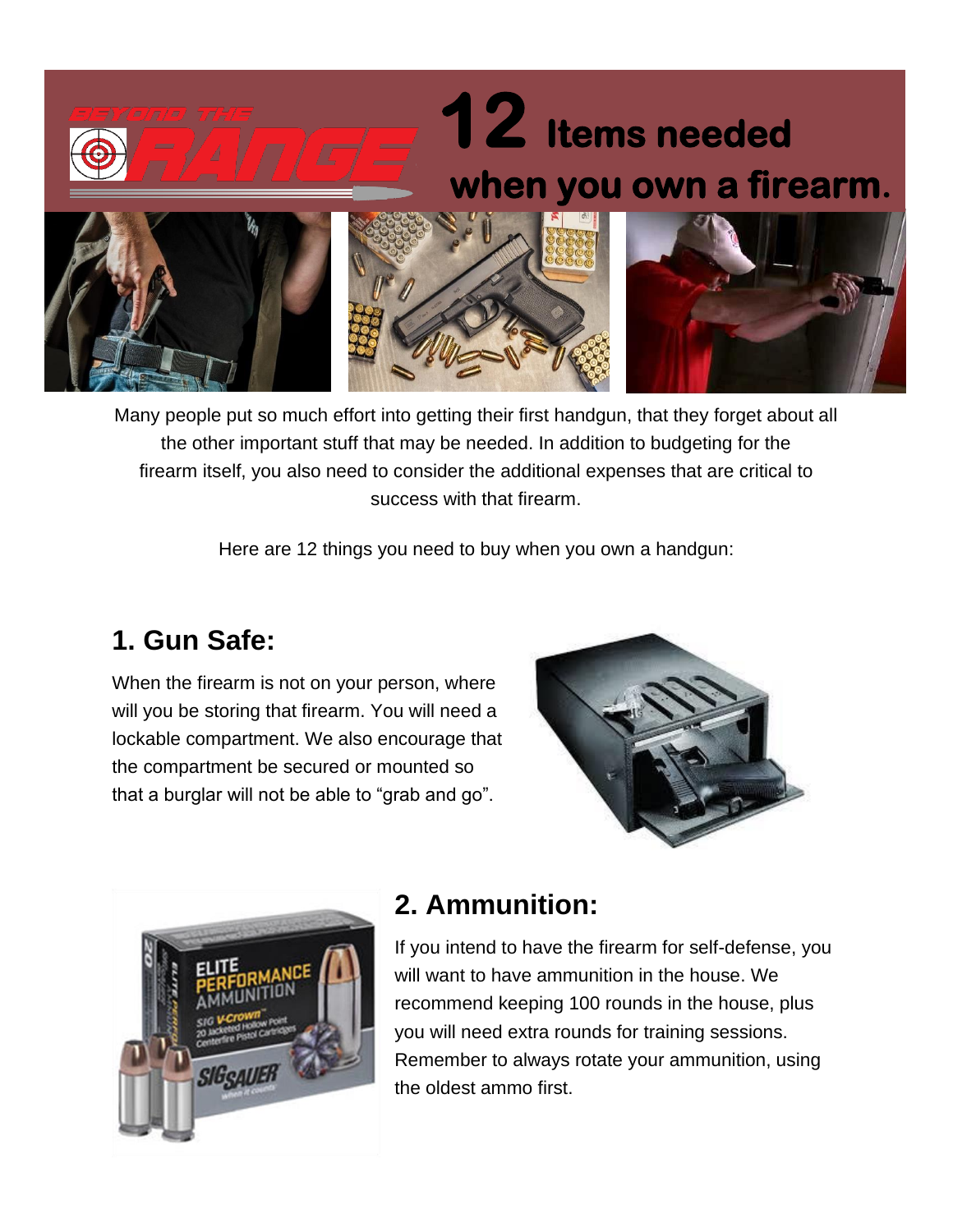## **3. Holster(s):**

If you intend to use this firearm to defend yourself, you should invest in at least one quality [holster.](https://www.concealedcarry.com/product-category/holsters/) It may take a few holsters to find the one that works best for you. There are many different types of holsters available, do some research. Most importantly, the holster needs to be comfortable since you may be carrying the firearm 10-12 hours a day.





## **4. Cleaning Kit:**

Every time you shoot your firearm you should clean it. You should also clean it about every six months even if you used it or not. Buying the full kit at first is a great idea, however after a while you will find you only need to replace certain items.

## **5. Storage Case:**

There will be days when you want to transport your firearm, perhaps from your home to the range. Sometimes, firearm manufactures sell the firearm in a case. However, these cases are usually not strong enough for travel, and you should have a sturdier one for this purpose. If you plan to fly with the firearm you will need a sturdier, more secure case (check laws and regulations about traveling with firearms

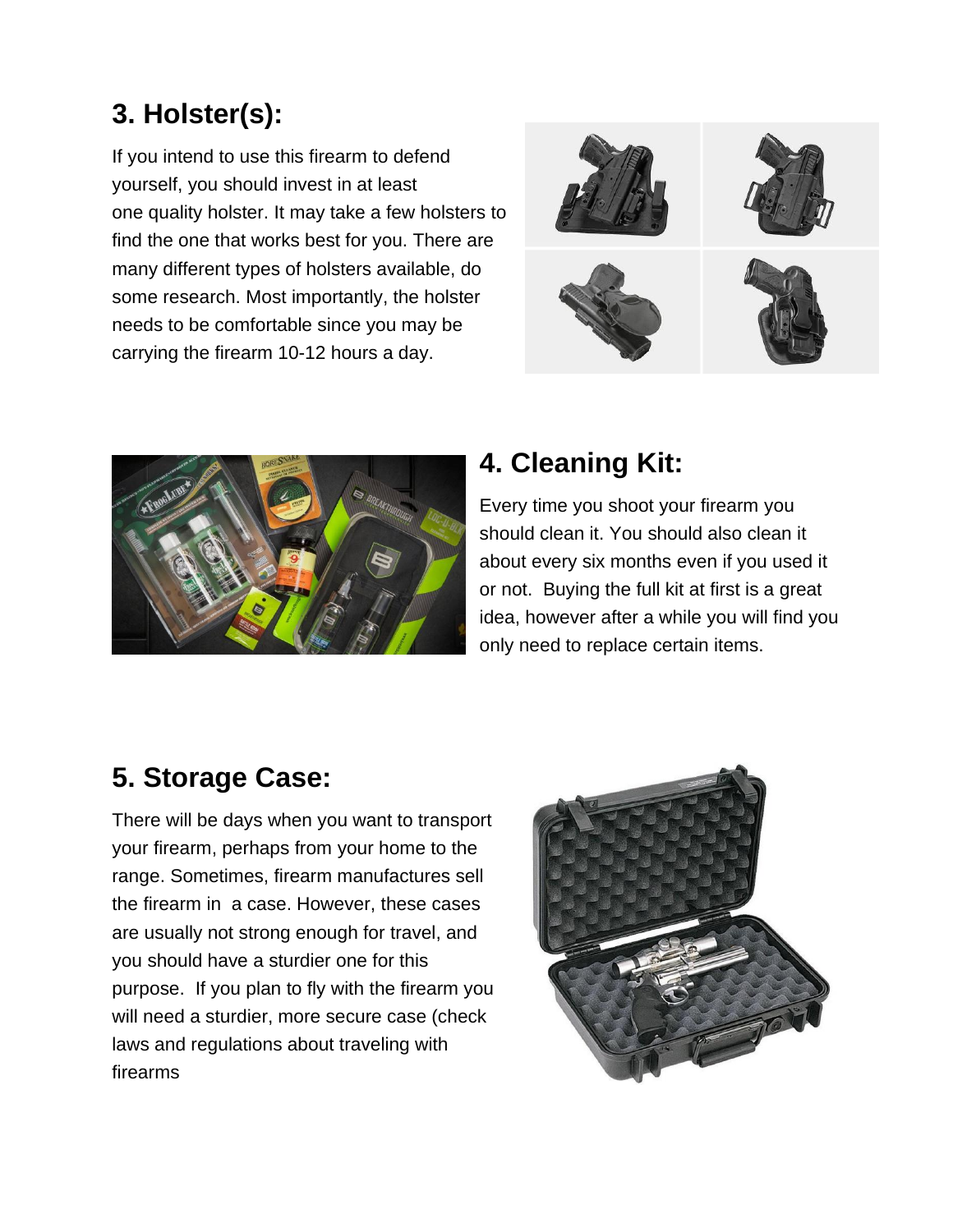# **6. Spare Magazines / Speed Loader:**



Both for convenience in training, as well as for self-defense situations, you will want extra magazines for your semiautomatic and a speed loader for your revolver. Reloading a firearm under pressure can be



challenging. These simple additions could save your life.

# **7. Light:**

It is always recommended to have a good light as a required accessory to any firearm. The ability to identify a target in a low light situation is critical. Many handguns often have rails that fit universal accessories like lights.





## **8. Safety Glasses:**

When training at the range, eye protection is mandatory. Get a pair of safety glasses that fit you properly and won't fall off or slide down. Many safety glasses are offered with lenses to help with bright sunlight and picture clarity.

## **9. Ear Protection:**

As with safety glasses, ear protection is mandatory at firing ranges. Invest in a decent pair of earmuff style protectors. Basic ear plugs will not be effective enough to protect your ears. New electronic earmuffs allow you to hear a person speaking while helping protect hearing from harmful impulse noises, such as gunfire.